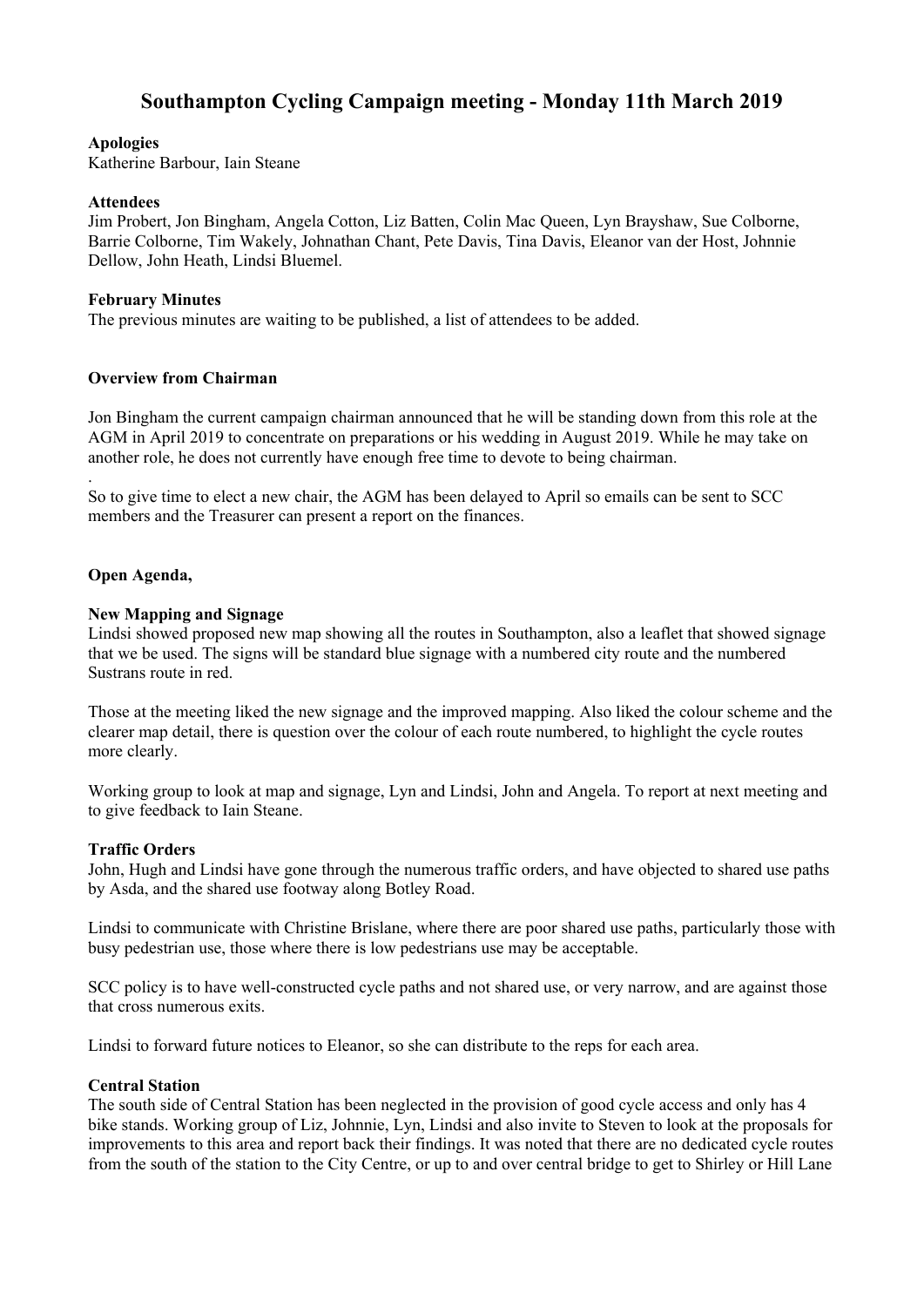# **Extra Items**

# **A3024 Road Improvements**

A3024 update from Wade, Highways England have pulled out of the scheme, only going to improve Windover Roundabout

Southampton City Council will take over the project, from Bursledon to the Bitterne Centre; work has been planned and already started. Eric, Wade and Lindsi have looked at the route, and the following comments have been noted.

- 1. Pavements are not wide enough
- 2. Gyratory in Bitterne will be done
- 3. SCC is concerned that the whole route into the city will not be done.
- 4. There is still a question over what happens to Northam Railway Bridge

#### **Chasing up our top ten priorities:**

Lyn chased up Cllrs, and probably there will be an update at the cycle forum on 9th April.

# **Southampton Common Forum,**

This will be a charity, Common has plan for cycling from Lodge Road to Burgess Road.

# **Scrutiny Panel Meeting on Green City Charter and Clean Air 15 March 2019 at 17:00**

This Friday (meet up before 5pm) we are attending the Scrutiny Panel meeting on the Green City Charter and Clean Air Strategy at the Civic Centre. (the entrance facing Marlands/Asda) The public gallery will be open for this.

We intend to hold the council to account on these issues and ask you all to come and let our local government know that "half measures" will not be acceptable.

Southampton CC is signing up to letters/comments/suggestions/manifesto along with other environmental groups in the city.

#### **Marhill Copse**

There is a group protesting about the proposed felling of 27 trees by Southampton Airport, who now own the land. See https://www.facebook.com/Marlhill.Chat/ to get involved writing emails or doing more. As the Green City Charter is being announced, decisions like this need to be watched!

# **Hythe ferry concerns about funding subsidy been pulled.**

The ferry should be included in Southampton's Green City Charter, which is being drawn up to set out the authority's environmental strategy.

Cllr Rob Humby, HCC cabinet member for environment and transport, decided in October last year to end the ferry's two-year deal for an annual £77,250 as part of more than £1.1m of public transport subsidy cuts.

#### **World car free day 22nd September 2019**

Every year on or around 22 September, cities across the globe celebrate World Car-Free Day, encouraging motorists to give up their cars for a day. The event highlights the numerous benefits of going car-free to citizens—including reduced air pollution and the promotion of walking and cycling in a safer environment. Southampton City has chosen not to take part in this event.

SC is looking into a car free day to tie in with other events, but Lyn & Liz met with them and were updated on plans.

# **Public Health England**

Has said Cycling is good for you and the environment.

#### **Move in March and Ride**

Throughout March we've got a month of fun, free activities to help you keep active. **https://myjourneyhampshire.com/moveinmarch**

#### **Ride to work week! 25-31 March**

You can register for this event on the Love to Ride App